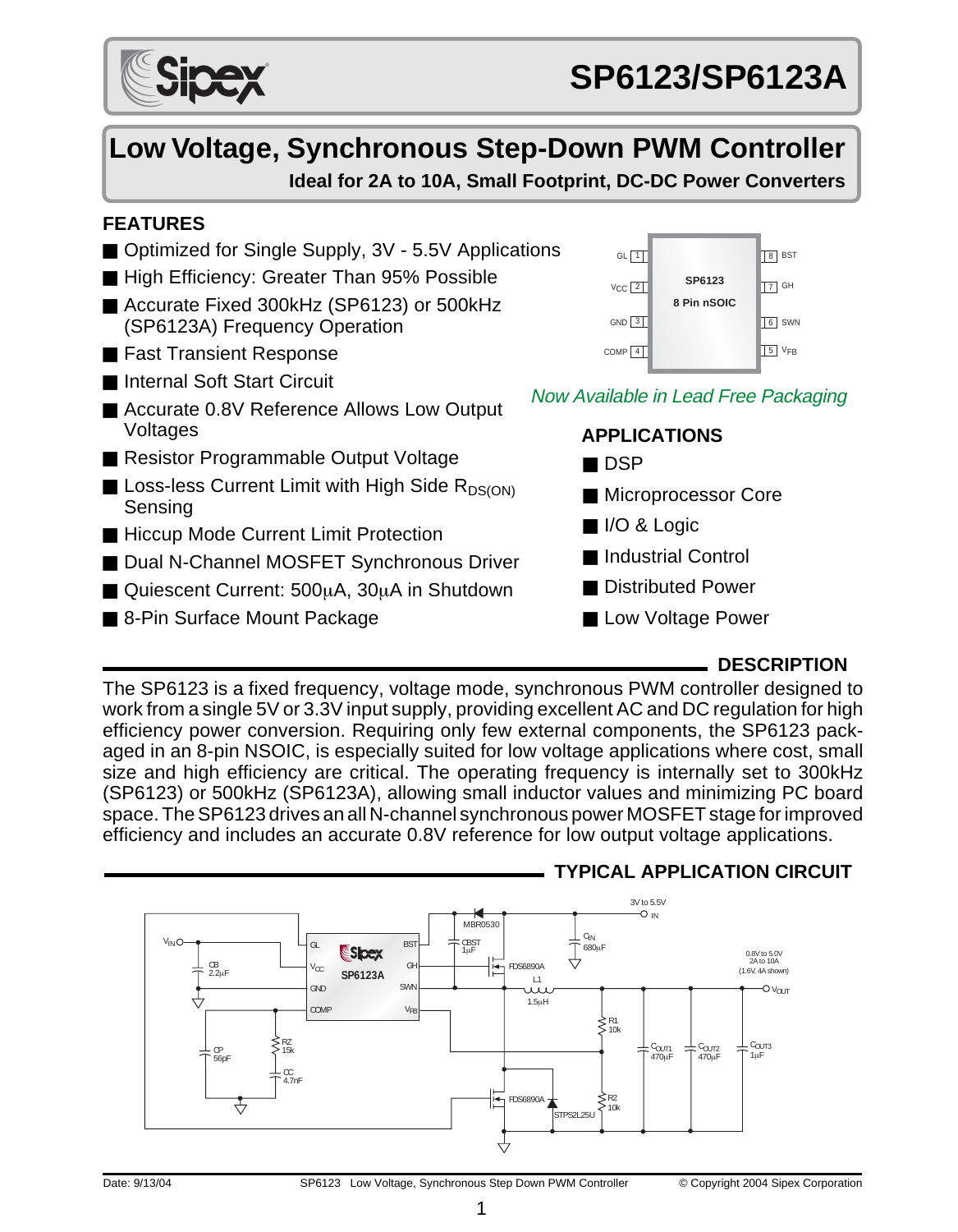### **ABSOLUTE MAXIMUM RATINGS**

These are stress ratings only and functional operation of the device at these ratings or any other above those indicated in the operation sections of the specifications below is not implied. Exposure to absolute maximum rating conditions for extended periods of time may affect reliability.

| <b>BST</b> |  |
|------------|--|
|            |  |

| Peak Output Current < 10us                                              |  |
|-------------------------------------------------------------------------|--|
|                                                                         |  |
| <b>Power Dissipation</b><br>Lead Temperature (Soldering, 10 sec)  300°C |  |

# **ELECTRICAL CHARACTERISTICS**

Unless otherwise specified:  $0^{\circ}$ C < T<sub>A</sub> < 70 $^{\circ}$ C, 3.0V < V<sub>CC</sub> < 5.5V, C<sub>COMP</sub> = 22nF, CGH = CGL = 3.3nF, V<sub>FB</sub> = 0.8V, SWN = GND=0V, typical value for design guideline only.

| <b>PARAMETER</b>                                                 | <b>MIN</b>     | <b>TYP</b>  | <b>MAX</b>  | <b>UNITS</b> | <b>CONDITIONS</b>                                                                 |
|------------------------------------------------------------------|----------------|-------------|-------------|--------------|-----------------------------------------------------------------------------------|
| <b>QUIESCENT CURRENT</b>                                         |                |             |             |              |                                                                                   |
| V <sub>CC</sub> Supply Current                                   |                | 0.5         | 1.0         | mA           | No Switching                                                                      |
| V <sub>CC</sub> Supply Current (Disabled)                        |                | 30          | 60          | μA           | $COMP = OV$                                                                       |
| <b>ERROR AMPLIFIER</b>                                           |                |             |             |              |                                                                                   |
| Error Amplifier Transconductance                                 |                | 0.6         |             | mS           |                                                                                   |
| <b>COMP Sink Current</b>                                         | 15             | 35          | 60          | μA           | $V_{FB} = 0.9V$ , COMP = 0.9V, No Faults                                          |
| <b>COMP Source Current</b>                                       | 15             | 35          | 60          | μA           | $V_{FB} = 0.7V$ , COMP = 2V                                                       |
| <b>COMP Output Impedance</b>                                     |                | 3           |             | MΩ           |                                                                                   |
| V <sub>FB</sub> Input Bias Current                               |                |             | 100         | nA           |                                                                                   |
| Error Amplifier Reference                                        | 0.788          | 0.8         | 0.812       | V            | Trimmed with Error Amp in Unity Gain                                              |
| <b>OSCILLATOR &amp; DELAY PATH</b>                               |                |             |             |              |                                                                                   |
| Internal Oscillator Frequency                                    | 270            | 300         | 330         | kHz          | SP6123                                                                            |
| Internal Oscillator Frequency                                    | 450            | 500         | 550         | kHz          | SP6123A                                                                           |
| Max. Controlled Duty Cycle                                       | 90             | 93          |             | $\%$         |                                                                                   |
| Minimum Duty Cycle                                               |                |             | $\Omega$    | %            | Comp=0.7V                                                                         |
| Minimum GH Pulse Width                                           |                | 100         | 250         | ns           | $V_{CC}$ > 4.5V, Ramp up COMP voltage until<br>GH starts switching                |
| <b>CURRENT LIMIT</b>                                             |                |             |             |              |                                                                                   |
| Internal Current Limit Threshold                                 | 160            | 200         | 240         | mV           | $V_{CC}$ - $V_{SWN}$ ; Temp = 25 °C;<br>$V_{\text{BST}}$ - $V_{\text{CC}}$ > 2.5V |
| <b>Current Limit Threshold</b><br><b>Temperature Coefficient</b> |                | 0.34        |             | % /C         |                                                                                   |
| <b>Current Limit Time Constant</b>                               |                | 15          |             | <b>us</b>    |                                                                                   |
| SOFT START, SHUTDOWN, UVLO                                       |                |             |             |              |                                                                                   |
| <b>Internal Soft Start Slew Rate</b><br>SP6123A<br>SP6123        | 0.2<br>0.1     | 0.60<br>0.3 | 0.95<br>0.6 | V/ms<br>V/ms |                                                                                   |
| <b>COMP Discharge Current</b>                                    | 185            |             |             | μA           | $COMP = 0.5V$ , Fault Initiated                                                   |
| <b>COMP Clamp Voltage</b>                                        | 0.55           | 0.65        | 0.75        | V            | $V_{FB} = 0.9V$                                                                   |
| <b>COMP Clamp Current</b>                                        | 10             | 30          | 65          | μA           | COMP = $0.5V$ , $V_{FB} = 0.9V$                                                   |
| Shutdown Threshold Voltage                                       | 0.29           | 0.34        | 0.39        | V            | Measured at COMP Pin                                                              |
| Shutdown Input Pull-up Current                                   | $\overline{2}$ | 5           | 10          | μA           | COMP = 0.2V, Measured at COMP pin                                                 |
| V <sub>CC</sub> Start Threshold                                  | 2.63           | 2.8         | 2.95        | V            |                                                                                   |
| V <sub>CC</sub> Stop Threshold                                   | 2.47           | 2.7         | 2.9         | V            |                                                                                   |

Date: 9/13/04 SP6123 Low Voltage, Synchronous Step Down PWM Controller © Copyright 2004 Sipex Corporation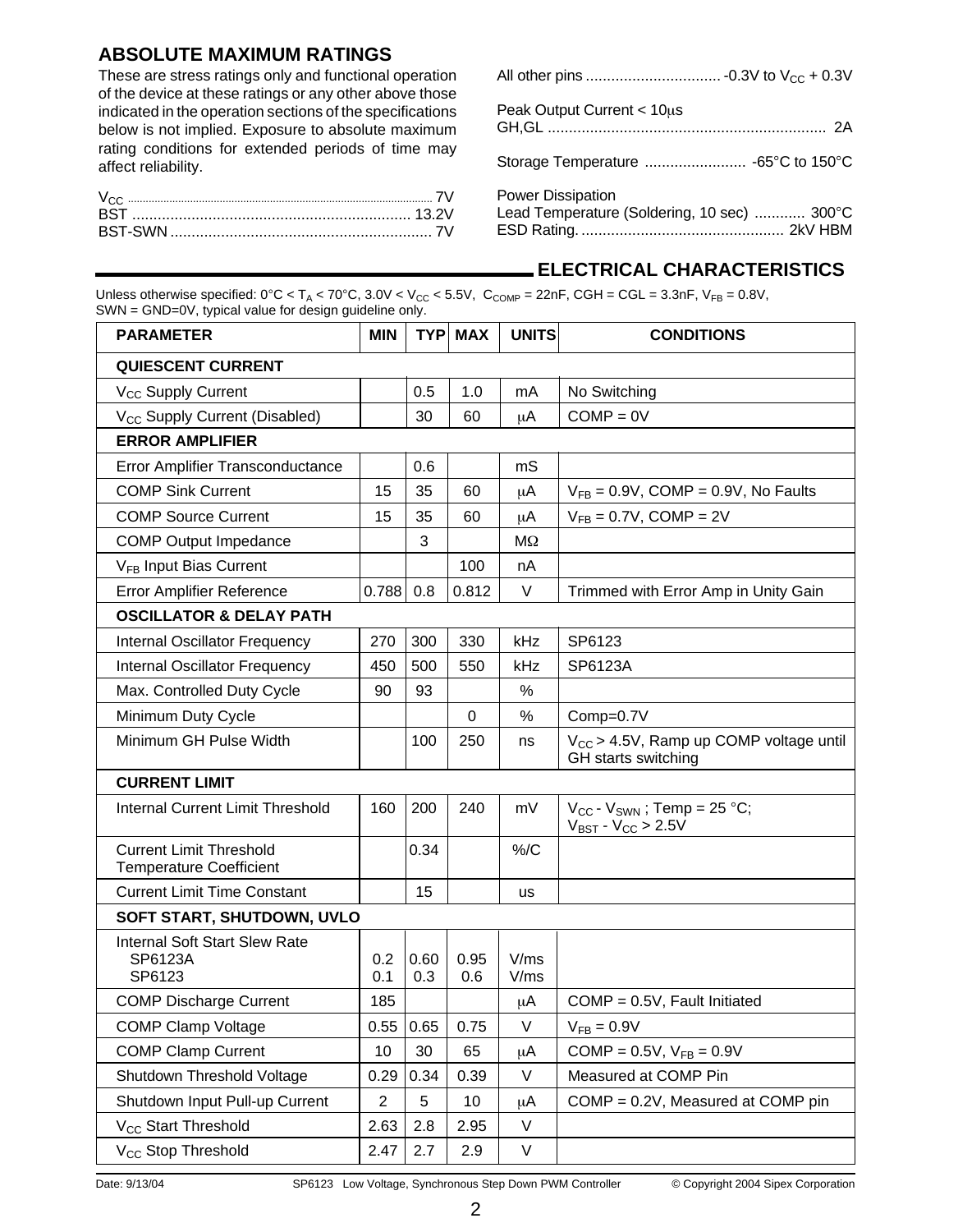# **ELECTRICAL CHARACTERISTICS**

Unless otherwise specified:  $0^{\circ}$ C < T<sub>A</sub> <  $70^{\circ}$ C,  $3.0$ V <  $V_{CC}$  < 5.5V, C<sub>COMP</sub> = 22nF, CGH = CGL = 3.3nF, V<sub>FB</sub> = 0.8V, SWN = GND=0V, typical value for design guideline only.

| <b>PARAMETER</b>          | MIN I | TYP. | MAX | <b>UNITS</b> | <b>CONDITIONS</b> |  |
|---------------------------|-------|------|-----|--------------|-------------------|--|
| <b>GATE DRIVERS</b>       |       |      |     |              |                   |  |
| <b>GH Rise Time</b>       |       |      | 110 | ns           | $V_{CC}$ > 4.5V   |  |
| <b>GH Fall Time</b>       |       |      | 110 | ns           | $V_{CC}$ > 4.5V   |  |
| <b>GL Rise Time</b>       |       |      | 110 | ns           | $V_{CC}$ > 4.5V   |  |
| <b>GL Fall Time</b>       |       |      | 110 | ns           | $V_{CC}$ > 4.5V   |  |
| GH to GL Non-Overlap Time |       | 100  |     | ns           | $V_{CC}$ > 4.5V   |  |
| GL to GH Non-Overlap Time |       | 100  |     | ns           | $V_{CC}$ > 4.5V   |  |

#### **PIN DESCRIPTION**

| PIN NO.        | <b>PIN NAME</b> | <b>DESCRIPTION</b>                                                                                                                                                                                                                                                                                                                                                                                                                                                                                                                                                                                                                                                                                                                                                                                                                                 |
|----------------|-----------------|----------------------------------------------------------------------------------------------------------------------------------------------------------------------------------------------------------------------------------------------------------------------------------------------------------------------------------------------------------------------------------------------------------------------------------------------------------------------------------------------------------------------------------------------------------------------------------------------------------------------------------------------------------------------------------------------------------------------------------------------------------------------------------------------------------------------------------------------------|
| 1              | GL              | High current driver output for the low side MOSFET switch. It is always low if GH is high.<br>GL swings from GND to $V_{CC}$ .                                                                                                                                                                                                                                                                                                                                                                                                                                                                                                                                                                                                                                                                                                                     |
| 2              | $V_{CC}$        | Positive input supply for the control circuitry and the low side gate driver. Properly bypass<br>this pin to GND with a low ESL/ESR ceramic capacitor.                                                                                                                                                                                                                                                                                                                                                                                                                                                                                                                                                                                                                                                                                             |
| 3              | <b>GND</b>      | Ground pin. Both power and control circuitry of the IC is referenced to this pin.                                                                                                                                                                                                                                                                                                                                                                                                                                                                                                                                                                                                                                                                                                                                                                  |
| $\overline{4}$ | <b>COMP</b>     | Output of the Error Amplifier. It is internally connected to the non-inverting input of the<br>PWM comparator. A lead-lag network is typically connected to the COMP pinto compen-<br>sate the feedback loop in order to optimize the dynamic performance of the voltage mode<br>control loop. Sleep mode can be invoked by pulling the COMP pin below 0.3V with an<br>external open-drain or open-collector transistor. Supply current is reduced to 30µA (typical)<br>in shutdown. An internal 5µA pull-up ensures start-up.                                                                                                                                                                                                                                                                                                                     |
| 5              | $V_{FB}$        | Feedback Voltage Pin. It is the inverting input of the Error Amplifier and serves as the<br>output voltage feedback point for the Buck converter. The output voltage is sensed and<br>can be adjusted through an external resistor divider.                                                                                                                                                                                                                                                                                                                                                                                                                                                                                                                                                                                                        |
| 6              | <b>SWN</b>      | Lower supply rail for the GH high-side gate driver. It also connects to the Current Limit<br>comparator. Connect this pin to the switching node at the junction between the two<br>external power MOSFET transistors. This pin monitors the voltage drop across the $R_{DS(ON)}$<br>of the high side N-channel MOSFET while it is conducting. When this drop exceeds the<br>internal 200mV threshold, the overcurrent comparator sets the fault latch and terminates<br>the output pulses. The controller stops switching and goes through a hiccup sequence. This<br>prevents excessive power dissipation in the external power MOSFETS during an overload<br>condition. An internal delay circuit prevents that very short and mild overload conditions,<br>that could occur during a load transient, from activating the current limit circuit. |
| $\overline{7}$ | <b>GH</b>       | High current driver output for the high side MOSFET switch. It is always low if GL is high or<br>during a fault. GH swings from SWN to BST.                                                                                                                                                                                                                                                                                                                                                                                                                                                                                                                                                                                                                                                                                                        |
| 8              | <b>BST</b>      | High side driver supply pin. Connect BST to the external boost diode and capacitor as<br>shown in the application schematic of page #1. Voltage between BST and SWN should<br>not exceed 5.5V.                                                                                                                                                                                                                                                                                                                                                                                                                                                                                                                                                                                                                                                     |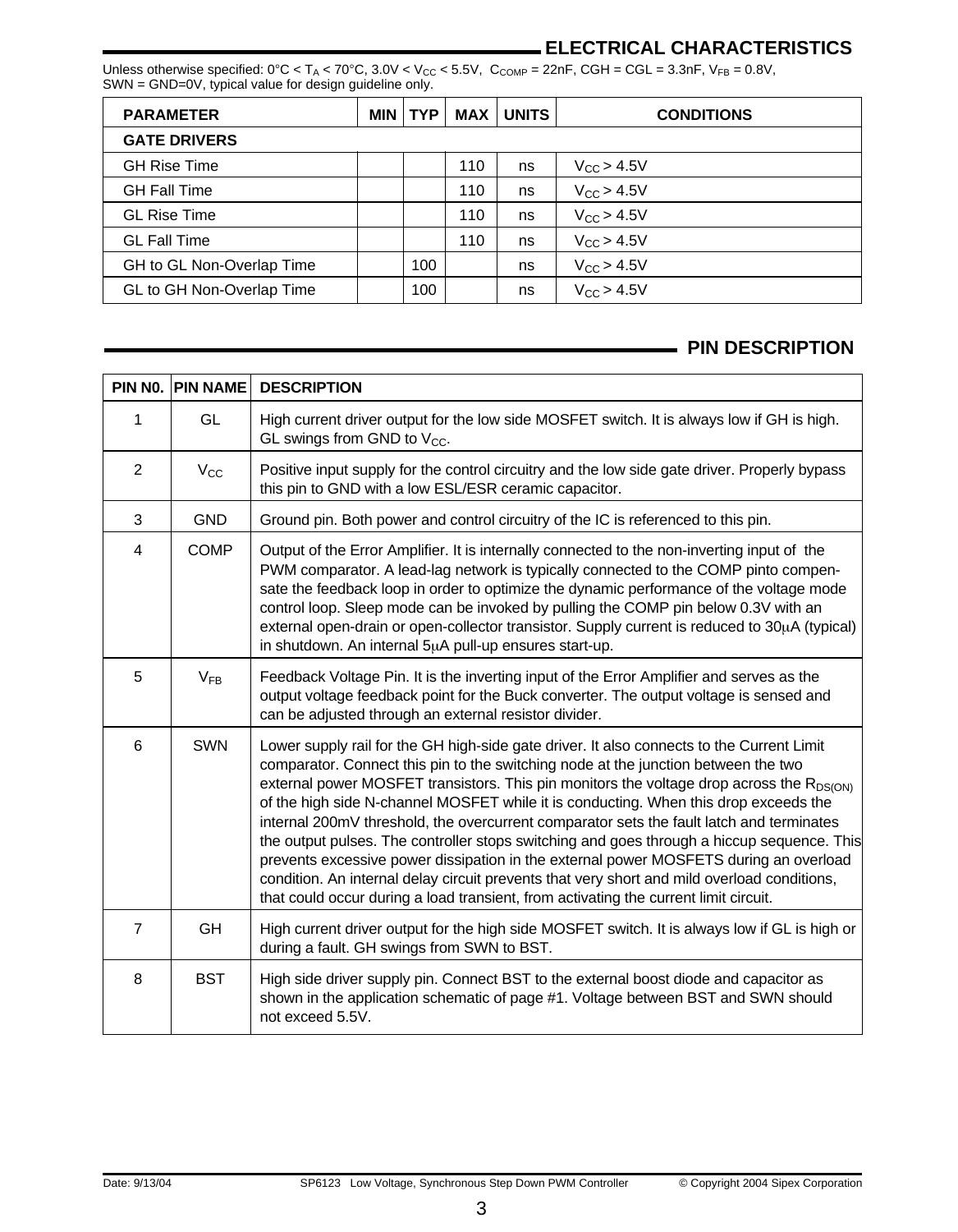

# **General Overview**

The SP6123 is a constant frequency, voltage mode, synchronous PWM controller designed for low voltage, DC/DC step down converters. It is intended to provide complete control for a high power, high efficiency, precisely regulated output voltage from a highly integrated 8-pin solution.

The internal free-running oscillator accurately sets the PWM frequency at 300kHz or 500kHz without requiring any external elements and allows the use of physically small, low value external components without compromising performance. A transconductance amplifier is used for the error amplifier, which compares an attenuated sample of the output voltage with a precision, 0.8V reference voltage. The output of the error amplifier (COMP), is compared to a 0.75V peak-to-peak ramp waveform to provide PWM control. The COMP pin provides access to the output of the error amplifier and allows the use of external components to stabilize the voltage loop.

High efficiency is obtained through the use of synchronous rectification. Synchronous regulators replace the catch diode in the standard buck converter with a low  $R_{DS(ON)}$  N-channel

MOSFET switch allowing for significant efficiency improvements. The SP6123 includes two fast MOSFET drivers with internal non-overlap circuitry and drives a pair of N-channel power transistors. The SP6123 includes an internal soft-start circuit that provides controlled ramp up of the output voltage, preventing overshoot and inrush current at power up.

Current limiting is implemented by monitoring the voltage drop across the  $R_{DS(ON)}$  of the high side N-channel MOSFET while it is conducting, thereby eliminating the need for an external sense resistor. The overcurrent comparator has a built-in threshold of 200mV .

When the overcurrent threshold is exceeded, the overcurrent comparator sets the fault latch and terminates the output pulses. The controller stops switching and goes through a hiccup sequence. This prevents excessive power dissipation in the external power MOSFETs during an overload condition. An internal delay circuit prevents that very short and mild overload conditions, that could occur during a load transient, activate the current limit circuit.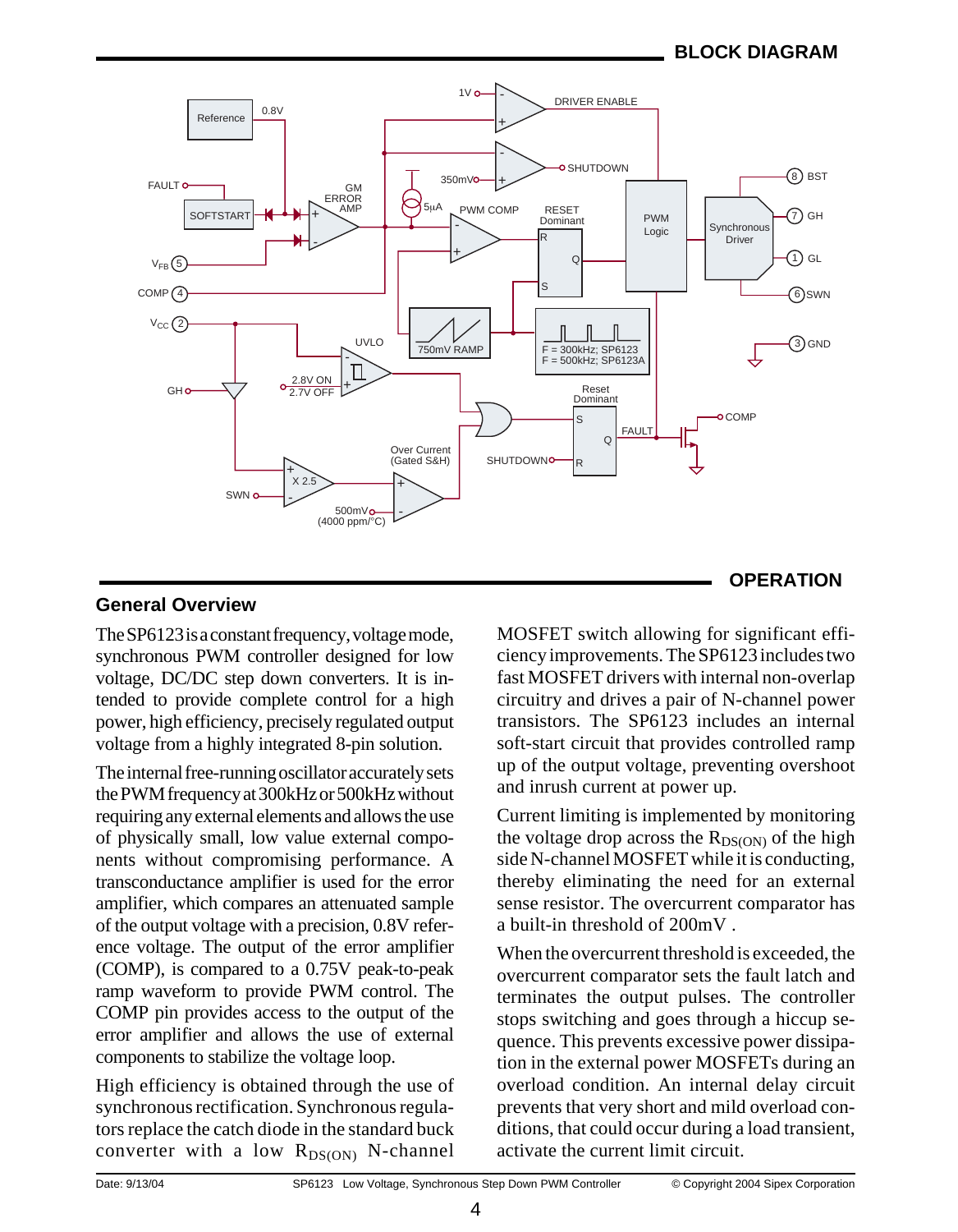# **OPERATION: continued**

A low power sleep mode can be invoked in the SP6123 by externally forcing the COMP pin below 0.3V. Quiescent supply current in sleep mode is typically less than 30µA. An internal 5µA pull-up current at the COMP pin brings the SP6123 out of shutdown mode.

An internal 0.8V 1.5% reference allows output voltage adjustment for low voltage applications.

The SP6123 also includes an accurate undervoltage lockout that shuts down the controller when the input voltage falls below 2.7V. Output overvoltage protection is achieved by turning off the high side switch and turning on the low side N-channel MOSFET 100% of the time.

### **Enable**

Low quiescent mode or "Sleep Mode" is initiated by pulling the COMP pin below 0.3V with an external open-drain or open-collector transistor. Supply current is reduced to 30µA (typical) in shutdown. On power-up, assuming that VCC has exceeded the UVLO start threshold (2.8V), an internal 5µA pull-up current at the COMP pin brings the SP6123 out of shutdown mode and ensures start-up. During normal operating conditions and in absence of a fault, an internal clamp prevents the COMP pin from swinging below 0.6V. This guarantees that during mild transient conditions, due either to line or load variations, the SP6123 does not enter shutdown unless it is externally activated.

During Sleep Mode, the high side and low side MOSFETS are turned off and the internal soft start voltage is held low.

# **UVLO**

Assuming that there is not shutdown condition present, then the voltage on the  $V_{CC}$  pin determines operation of the SP6123. As  $V_{CC}$  rises, the UVLO block monitors  $V_{CC}$  and keeps the high side and low side MOSFETS off and the internal SS voltage low until  $V_{CC}$  reaches 2.8V. If no faults are present, the SP6123 will initiate a soft start when  $V_{CC}$  exceeds 2.8 V.

Hysteresis (about 100mV) in the UVLO comparator provides noise immunity at start-up.

# **Soft Start**

Soft start is required on step-down controllers to prevent excess inrush current through the power train during start-up. Typically this is managed by sourcing a controlled current into a timing capacitor and then using the voltage across this capacitor to slowly ramp up either the error amp reference or the error amp output (COMP). The control loop creates narrow width driver pulses while the output voltage is low and allows these pulses to increase to their steady-state duty cycle as the output voltage increases to its regulated value. As a result of controlling the inductor volt\*second product during startup, inrush current is also controlled.

In the SP6123 the duration of the soft-start is controlled by an internal timing circuit that provides a 0.27V/ms slew-rate, which is used during startup and overcurrent to set the hiccup time. The SP6123 implements soft-start by ramping up the error amplifier reference voltage providing a controlled slew-rate of the output voltage, thereby preventing overshoot and inrush current at power up.

The presence of the output capacitor creates extra current draw during startup. Simply stated,  $dV<sub>OUT</sub>/dt$  requires an average sustained current in the output capacitor and this current must be considered while calculating peak inrush current and over current thresholds. An approximate expression to determine the excess inrush current due to the  $dV_{\text{OUT}}/dt$  of the output capacitor  $C_{\text{OUT}}$  is:

$$
Iinrush = COUT x SSS x \frac{VOUT}{0.8V}
$$

Where,

 $S_{SS}$  = Softstart slew rate, 0.6V/ms for SP6123A and 0.3V/ms for SP6123.

As the figure shows, the SS voltage controls a variety of signals. First, provided all the external fault conditions are removed, an internal 5µA pull-up at the COMP pin brings the SP6123 out of shutdown mode. The internal timing circuit is then activated and controls the rampup of the error amp reference voltage. The COMP pin is pulled to 0.7V by the internal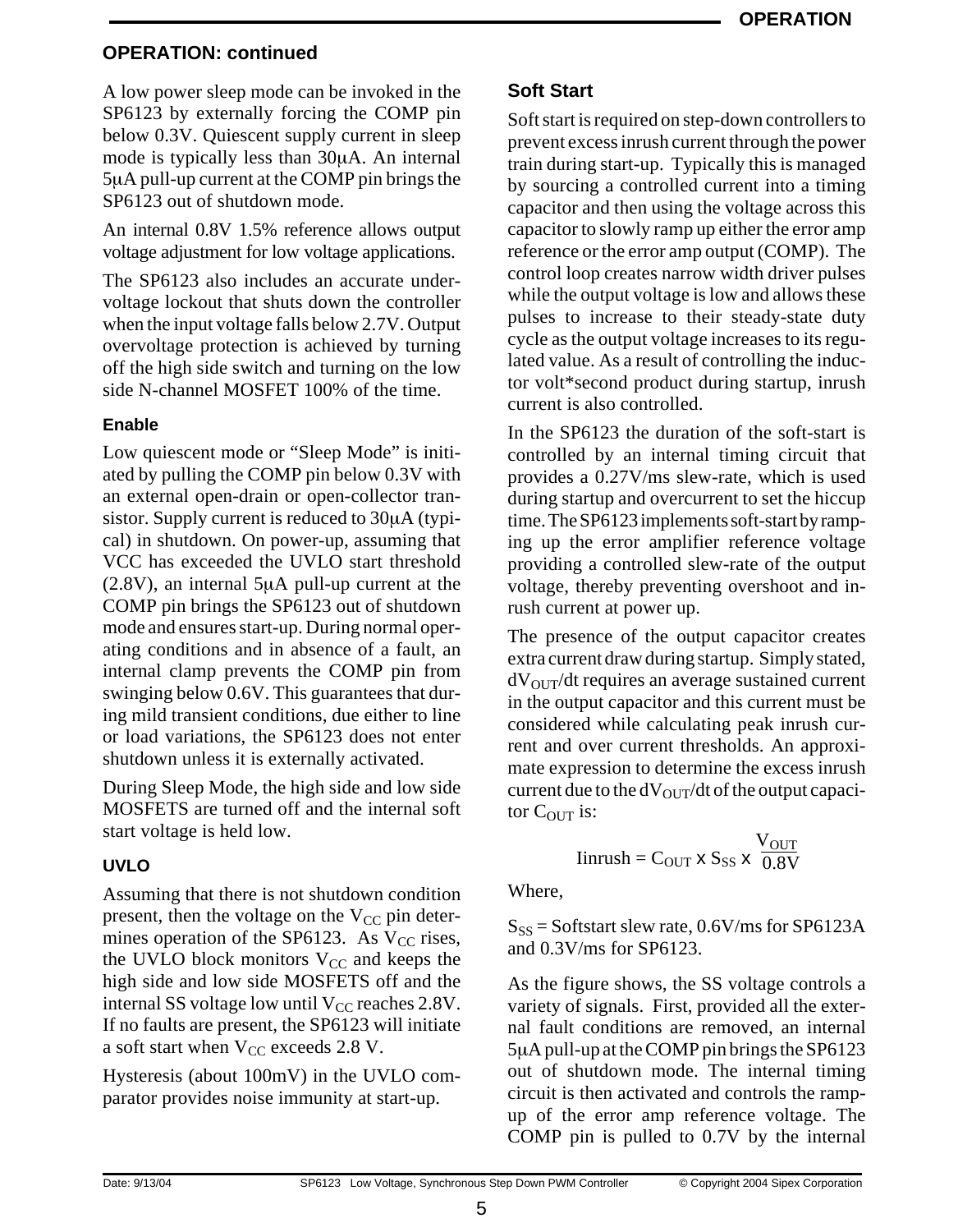clamp and then gradually charges preventing the error amplifier from forcing the loop to maximum duty cycle. As the COMP voltage crosses about 1V (valley voltage of the PWM ramp), the driver begins to switch the high side MOSFET with narrow pulses in an effort to keep the converter output regulated . The SP6123 operates at low duty cycle as the COMP voltage increases above 1V. As the error amp reference ramps upward, the driver pulses widen until a steady state value is reached and the output voltage is regulated to the final value ending the soft start charge cycle.



### **Hiccup Mode**

When the converter enters a fault mode, the SP6123 holds the high side and low side MOSFETs off for a finite period of time. Provided that the SP6123 is enabled, this time is set by the internal charge of the soft-start capacitor. In the event of an overcurrent condition, the current sense comparator sets the fault latch, which in turn discharge the internal SS capacitor, the COMP pin and holds the output drivers off. During this condition, the SP6123 stays off for the time it takes to discharge the COMP pin down to the 0.27V shutdown threshold. At this point, the fault latch is reset, but before the SP6123 is allowed to attempt restart, the COMP pin has to charge back to 1V before any output switching can be initiated. Then, the regulator attempts to restart normally by delivering short gate pulses and if the overcurrent condition is still present, the cycle will repeat itself. However, if upon restart, the overcurrent condition is still present, the SP6123 will detect the fault and remain in a fault state until COMP reaches about  $V_{CC}$ -1V thereby increasing the MOSFET offtime. This protection scheme minimizes thermal stress to the regulator components as the overcurrent condition persists.

The simplified waveforms that describe the hiccup mode operation are shown below.

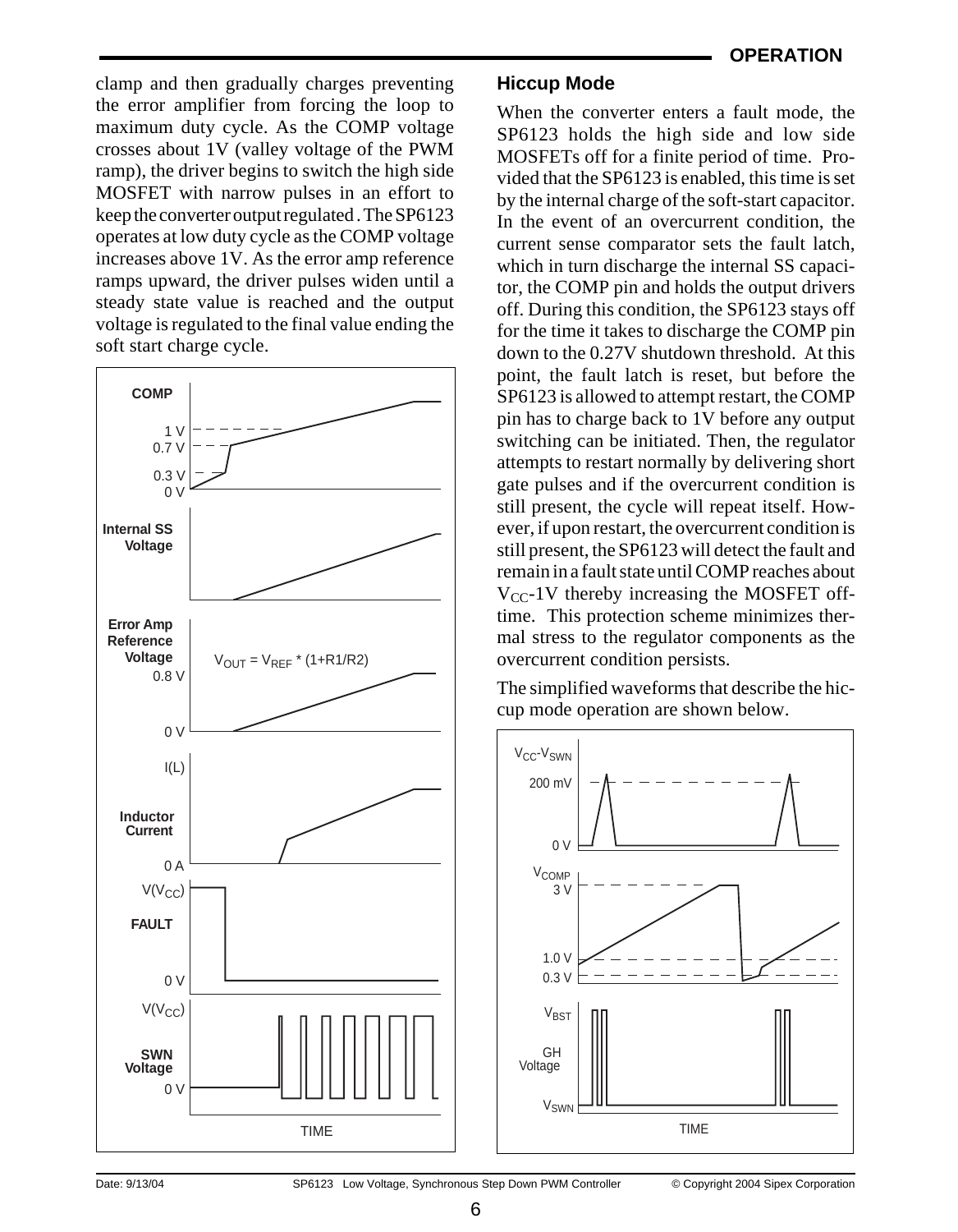A more detailed description of the waveform is shown below.

# **SP6123 OVER CURRENT (HICCUP MODE)**

# **Test Conditions**

 $V_{FB} = 0.7V$  $V_{\text{CC}} = 5.0V$  $BST = 5.0V$ SWN - tied to GND through 1k Resistor COMP – released from GND

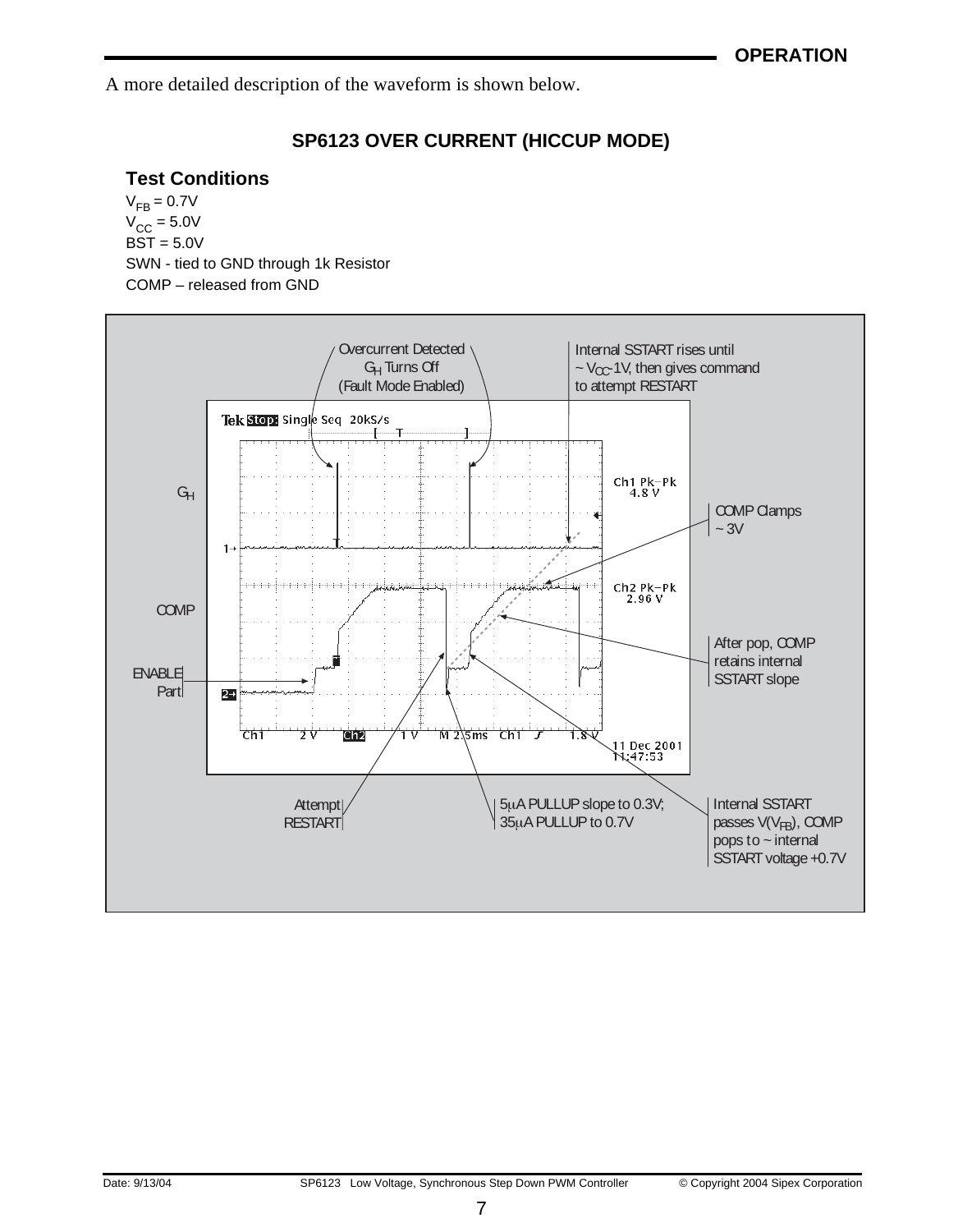# **Over Current Protection**

Over current protection on the SP6123 is implemented through detection of an excess voltage condition across the high side NMOS switch during conduction. This is typically referred to as high side  $R_{DS(ON)}$  detection and eliminates the need of an external sense resistor. The over current comparator charges an internal sampling capacitor each time  $V(V_{CC})$ - $V(SWN)$  exceeds the 200mV (typ) internal threshold and the GH voltage is high. The discharge/charge current ratio on the sampling capacitor is about 2%. Therefore, provided that the over current condition persists, the capacitor voltage will be pumped up during each time GH switches high. This voltage will trigger an over current condition upon reaching a CMOS inverter threshold. There are many advantages to this approach. First, the filtering action of the gated scheme protects against false and undesirable triggering that could occur during a minor transient overload condition or supply line noise. Furthermore, the total amount of time to trigger the fault depends on the on-time of the high side NMOS switch. Fifteen, 1µs pulses are equivalent to thirty, 500ns pulses or one, 15µs pulse, however, depending on the period, each scenario takes a different amount of total time to trigger a fault. Therefore, the fault becomes an indicator of average power in the high side switch. The 200mV overcurrent threshold has a 3400 ppm/°C temperature coefficients in an effort to first order match the thermal characteristics of the  $R_{DS(ON)}$  of the high side NMOS switch. It assumed that the SP6123 will be used in compact designs where there is a high amount of thermal coupling between the high side switch and the controller.

# **Output Drivers**

The SP6123, unlike some other bipolar controller IC's, incorporates gate drivers with rail-torail swing that help prevent spurious turn on due to capacitive coupling. The driver stage consists of one high side NMOS, 4Ω driver, GH, and one low side, 4 Ω, NMOS driver, GL, optimized for driving external power MOSFET's in a synchronous buck topology. The output drivers also provide gate drive non-overlap mechanism that provides a dead time between GH and GL transitions to avoid potential shoot-through problems in the external MOSFETs.

The following figure shows typical waveforms for the output drivers.

As with all synchronous designs, care must be taken to ensure that the MOSFETs are properly chosen for non-overlap time, enhancement gate drive voltage, "on" resistance  $R_{DS(ON)}$ , reverse transfer capacitance Crss, input voltage and maximum output current.

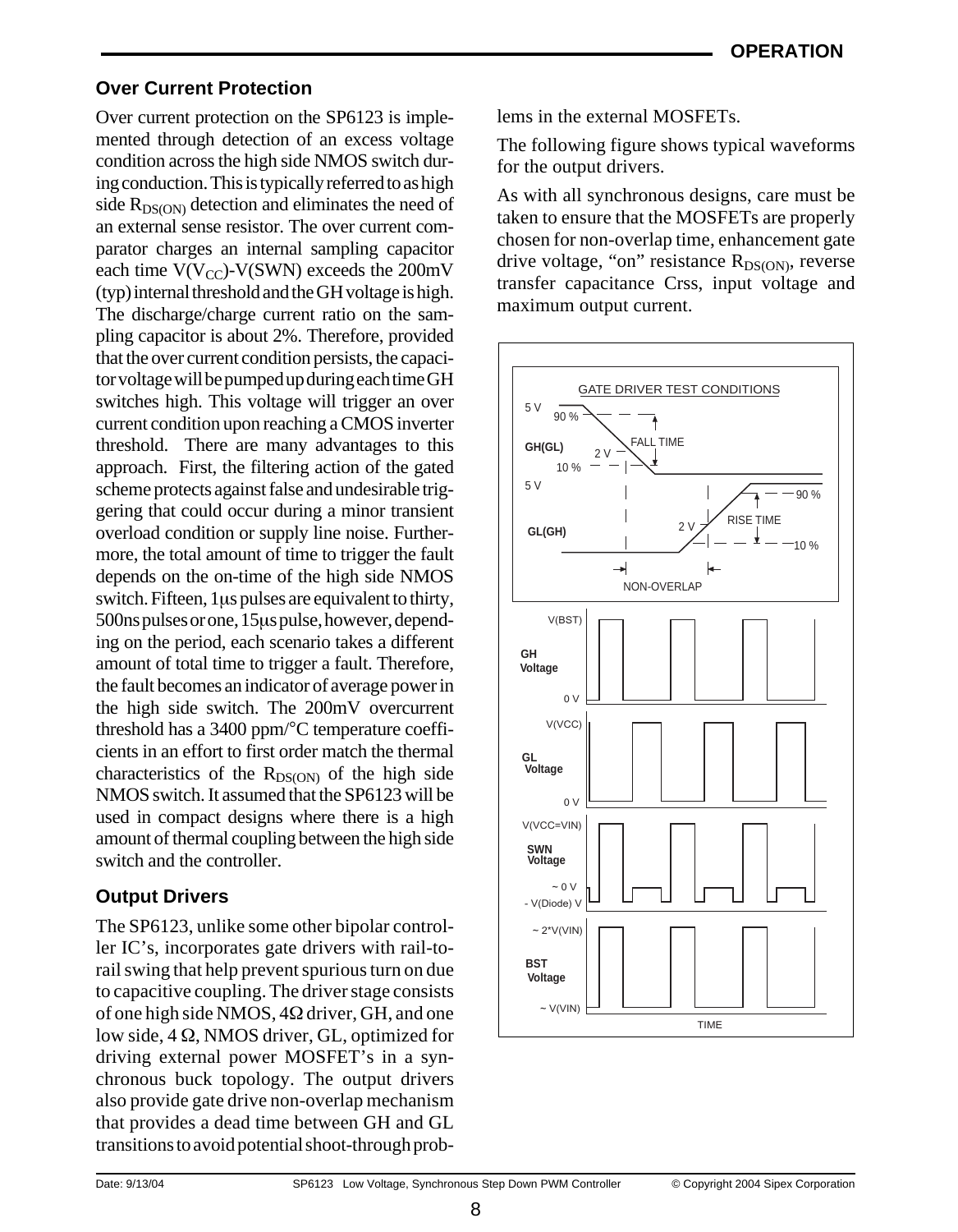### **Inductor Selection**

There are many factors to consider in selecting the inductor including cost, efficiency, size and EMI. In a typical SP6123 circuit, the inductor is chosen primarily for value, saturation current and DC resistance. Increasing the inductor value will decrease output voltage ripple, but degrade transient response. Low inductor values provide the smallest size, but cause large ripple currents, poor efficiency and more output capacitance to smooth out the larger ripple current. The inductor must also be able to handle the peak current at the switching frequency without saturating, and the copper resistance in the winding should be kept as low as possible to minimize resistive power loss. A good compromise between size, loss and cost is to set the inductor ripple current to be within 20% to 40% of the maximum output current.

The switching frequency and the inductor operating point determine the inductor value as follows:

$$
L = \frac{V_{OUT}(V_{IN(max)} - V_{OUT})}{V_{IN(max)} F_S K_r I_{OUT(max)}}
$$

where:

 $F<sub>S</sub>$  = switching frequency

 $K_r$  = ratio of the peak to peak inductor ripple current to the maximum output current

The peak to peak inductor ripple current is:

$$
I_{PP} = \frac{V_{OUT}(V_{IN(max)} - V_{OUT})}{V_{IN(max)} F_S L}
$$

Once the required inductor value is selected, the proper selection of core material is based on peak inductor current and efficiency requirements. The core material must be large enough not to saturate at the peak inductor current

$$
I_{PEAK} = I_{OUT{\rm (max)}} + \frac{I_{PP}}{2}
$$

and provide low core loss at the high switching frequency. Low cost powdered iron cores have

# **APPLICATIONS INFORMATION**

a gradual saturation characteristic but can introduce considerable ac core loss, especially when the inductor value is relatively low and the ripple current is high. Ferrite materials, on the other hand, are more expensive and have an abrupt saturation characteristic with the inductance dropping sharply when the peak design current is exceeded. Nevertheless, they are preferred at high switching frequencies because they present very low core loss and the design only needs to prevent saturation.

The power dissipated in the inductor is equal to the sum of the core and copper losses. To minimize copper losses, the winding resistance needs to be minimized, but this usually comes at the expense of a larger inductor. Core losses have a more significant contribution at low output current where the copper losses are at a minimum, and can typically be neglected at higher output currents where the copper losses dominate. Core loss information is usually available from the magnetic vendor.

The copper loss in the inductor can be calculated using the following equation:

$$
P_{L(Cu)} = I_{L(RMS)}^2 R_{WINDING}
$$

where  $I_{L(RMS)}$  is the RMS inductor current that can be calculated as follows:

$$
I_{L(RMS)} = I_{OUT(max)} \sqrt{I + \frac{1}{3} \left( \frac{I_{PP}}{I_{OUT(max)}} \right)^2}
$$

### **Output Capacitor Selection**

The required ESR (Equivalent Series Resistance) and capacitance drive the selection of the type and quantity of the output capacitors. The ESR must be small enough that both the resistive voltage deviation due to a step change in the load current and the output ripple voltage do not exceed the tolerance limits expected on the output voltage. During an output load transient, the output capacitor must supply all the additional current demanded by the load until the SP6123 adjusts the inductor current to the new value. Therefore the capacitance must be large enough so that the output voltage is held up while the inductor current ramps up or down to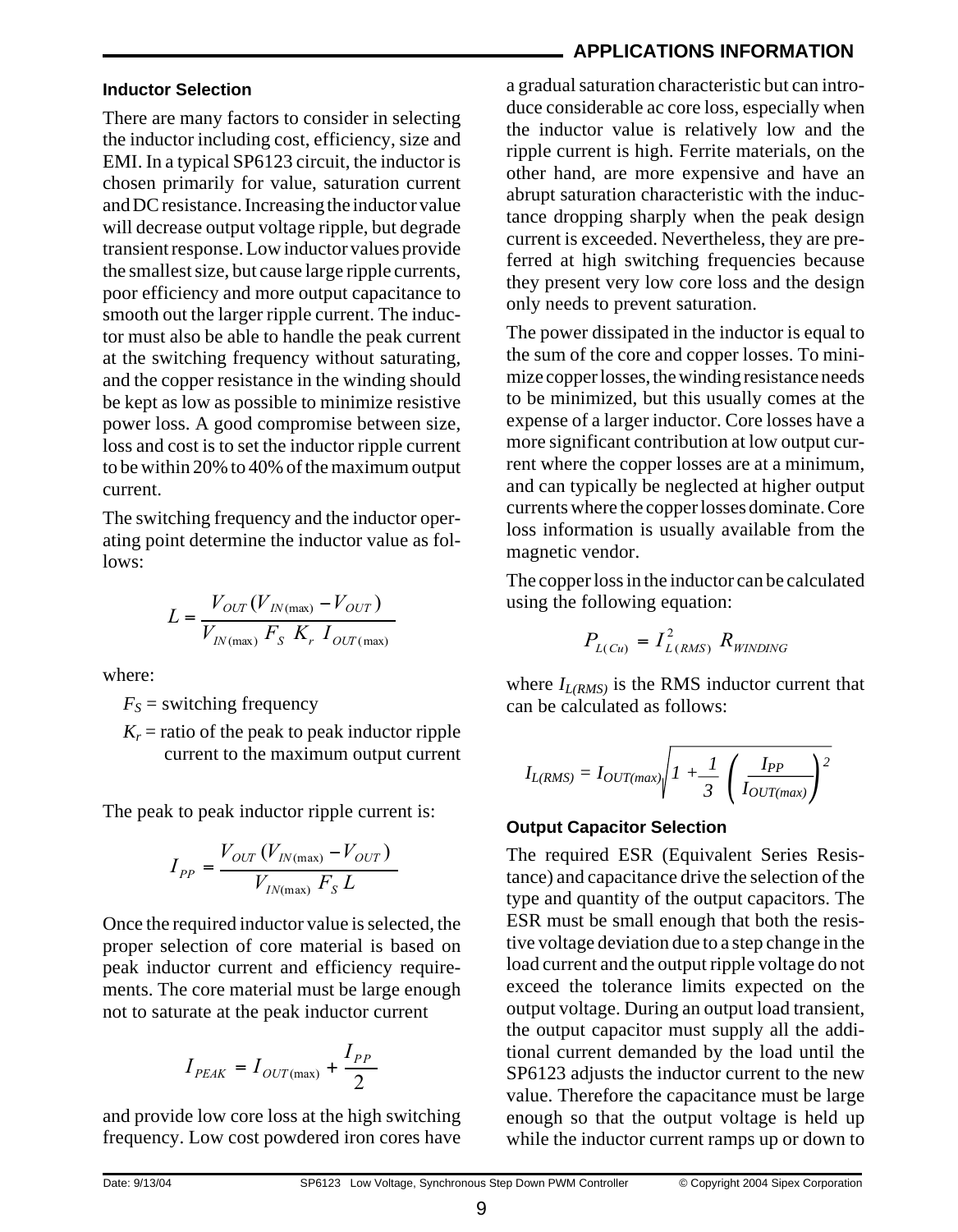# **APPLICATIONS INFORMATION**

the value corresponding to the new load current. Additionally, the ESR in the output capacitor causes a step in the output voltage equal to the ESR value multiplied by the change in load current. Because of the fast transient response provided by the SP6123 when exposed to output load transient, the output capacitor is typically chosen for ESR , not for capacitance value.

The output capacitor's ESR, combined with the inductor ripple current, is typically the main contributor to output voltage ripple. The maximum allowable ESR required to maintain a specified output voltage ripple can be calculated by:

$$
R_{ESR} \leq \frac{\Delta V_{OUT}}{I_{PP}}
$$

where:

 $\Delta V_{OUT}$  = peak to peak output voltage ripple  $I_{PP}$  = peak to peak inductor ripple current

The total output ripple is a combination of the ESR and the output capacitance value and can be calculated as follows:

$$
\Delta V_{OUT} = \sqrt{\left(\frac{I_{PP} (1 - D)}{C_{OUT} F_S}\right)^2 + (I_{PP} R_{ESR})^2}
$$

where:

 $D =$  duty cycle equal to  $V_{\text{OUT}}/V_{\text{IN}}$  $C_{OUT}$  = output capacitance value

Recommended capacitors that can be used effectively in SP6123 applications are: low-ESR aluminum electrolytic capacitors, OS-CON capacitors that provide a very high performance/ size ratio for electrolytic capacitors and low-ESR tantalum capacitors. AVX TPS series and Kemet T510 surface mount capacitors are popular tantalum capacitors that work well in SP6123 applications. POSCAP from Sanyo is a solid electrolytic chip capacitor that has low ESR and high capacitance. For the same ESR value, POSCAP has lower profile compared with tantalum capacitor.

Panasonic offers the SP series of specialty polymer aluminum electrolytic surface mount capacitors. These capacitors have a lower ESR than tantalum capacitors, reducing the total number of capacitance required for a given transient response.

# **Input Capacitor Selection**

The input capacitor should be selected for ripple current rating, capacitance and voltage rating. The input capacitor must meet the ripple current requirement imposed by the switching current. In continuous conduction mode, the source current of the high-side MOSFET is approximately a square wave of duty cycle  $V_{\text{OUT}}/V_{\text{IN}}$ . Most of this current is supplied by the input bypass capacitors. The RMS value of input capacitor current is determined at the maximum output current and under the assumption that the peak to peak inductor ripple current is low, it is given by:

$$
I_{CIN(rms)} = I_{OUT(max)}\sqrt{D(1-D)}
$$

The worse case occurs when the duty cycle, D, is 50% and gives an RMS current value equal to  $I<sub>OUT</sub>/2$ . Select input capacitors with adequate ripple current rating to ensure reliable operation.

The power dissipated in the input capacitor is:

$$
P_{\text{CIN}} = I_{\text{CIN}(rms)}^2 R_{\text{ESR}(\text{CIN})}
$$

This can become a significant part of power losses in a converter and hurt the overall energy transfer efficiency.

The input voltage ripple primarily depends on the input capacitor ESR and capacitance. Ignoring the inductor ripple current, the input voltage ripple can be determined by:

$$
\Delta V_{IN} = I_{out(max)} R_{ESR(CIN)} + \frac{I_{OUT(MAX)}V_{OUT}(V_{IN} - V_{OUT})}{F_{S}C_{IN}V_{IN}^{2}}
$$

The capacitor type suitable for the output capacitors can also be used for the input capacitors. However, exercise extra caution when tantalum capacitors are considered. Tantalum capacitors are known for catastrophic failure when exposed to surge current, and input capacitors are prone to such surge current when power supplies are connected 'live' to low impedance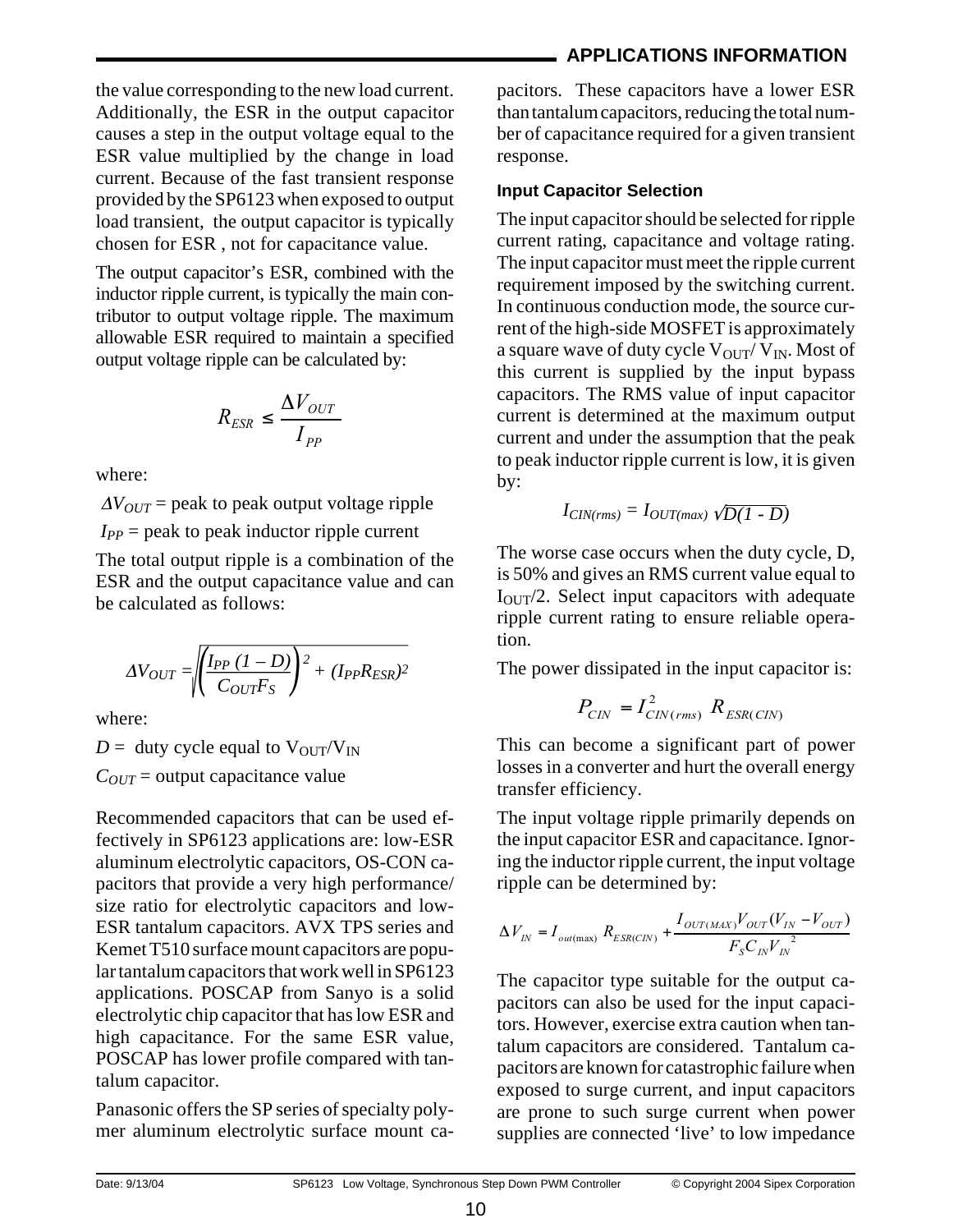power sources. Certain tantalum capacitors, such as AVX TPS series, are surge tested. For generic tantalum capacitors, use 2:1 voltage derating to protect the input capacitors from surge fallout.

# **MOSFET Selection**

The losses associated with MOSFETs can be divided into conduction and switching losses. Conduction losses are related to the on resistance of MOSFETs, and increase with the load current. Switching losses occur on each on/off transition when the MOSFETs experience both high current and voltage. Since the bottom MOSFET switches current from/to a paralleled diode (either its own body diode or an external Schottky diode), the voltage across the MOSFET is no more than 1V during switching transition. As a result, its switching losses are negligible. The switching losses are difficult to quantify due to all the variables affecting turn on/off time. However, making the assumption that the turn on and turn off transition times are equal, the transition time can be approximated by:

$$
t_T = \frac{C_{ISS}V_{IN}}{I_G},
$$

where  $C_{ISS}$  is the MOSFET's input capacitance, or the sum of the gate-to-source capacitance,  $C_{GS}$ , and the drain-to-gate capacitance,  $C_{GD}$ . This parameter can be directly obtained from the MOSFET's data sheet.

 $I_G$  is the gate drive current provided by the SP6123 (approximately 1A at  $V_{IN}$ =5V) and  $V_{IN}$ is the input supply voltage.

Therefore an approximate expression for the switching losses associated with the high side MOSFET can be given as:

$$
P_{SH(max)} = (V_{IN(max)} + V_F)I_{OUT(max)}t_TF_S,
$$

where  $t_T$  is the switching transition time and  $V_F$ is the free wheeling diode drop.

Switching losses need to be taken into account for high switching frequency, since they are directly proportional to switching frequency. The conduction losses associated with top and bottom MOSFETs are determined by

$$
P_{CH(max)} = R_{DS(ON)} I_{OUT(max)}^2 D
$$

 $P_{CL(max)} = R_{DS(ON)} I_{OUT(max)}^{2}(1 - D),$ 

where:

 $P_{CH(max)}$  = conduction losses of the high side **MOSFET** 

 $P_{CL(max)}$  = conduction losses of the low side **MOSFET** 

 $R_{DS(ON)} =$  drain to source on resistance.

The total power losses of the top MOSFET are the sum of switching and conduction losses. For synchronous buck converters of efficiency over 90%, allow no more than 4% power losses for high or low side MOSFETs. For input voltages of 3.3V and 5V, conduction losses often dominate switching losses. Therefore, lowering the  $R_{DS(ON)}$  of the MOSFETs always improves efficiency even though it gives rise to higher switching losses due to increased  $C_{ISS}$ .

Total gate charge is the charge required to turn the MOSFETs on and off under the specified operating conditions ( $V_{GS}$  and  $V_{DS}$ ). The gate charge is provided by the SP6123 gate drive circuitry. (At 500kHz switching frequency, the gate charge is the dominant source of power dissipation in the SP6123). At low output levels, this power dissipation is noticeable as a reduction in efficiency. The average current required to drive the high side and low side MOSFETs is:

$$
I_{G(av)} = Q_{GH}F_S + Q_{GL}F_S
$$
, where

 $Q<sub>GH</sub>$  and  $Q<sub>GL</sub>$  are the total charge for the high side and the low side MOSFETs respectively.

Considering that the gate charge current comes from the input supply voltage  $V_{IN}$ , the power dissipated in the SP6123 due to the gate drive is:

$$
P_{GATE\ DRIVE} = V_{IN}I_{G(av)}
$$

Top and bottom MOSFETs experience unequal conduction losses if their on time is unequal. For applications running at large or small duty cycle, it makes sense to use different top and bottom MOSFETs. Alternatively, parallel multiple MOSFETs to conduct large duty factor.

 $R_{DS(ON)}$  varies greatly with the gate driver voltage. The MOSFET vendors often specify  $R_{DS(ON)}$ on multiple gate to source voltages  $(V_{GS})$ , as well as provide typical curve of  $R_{DS(ON)}$  versus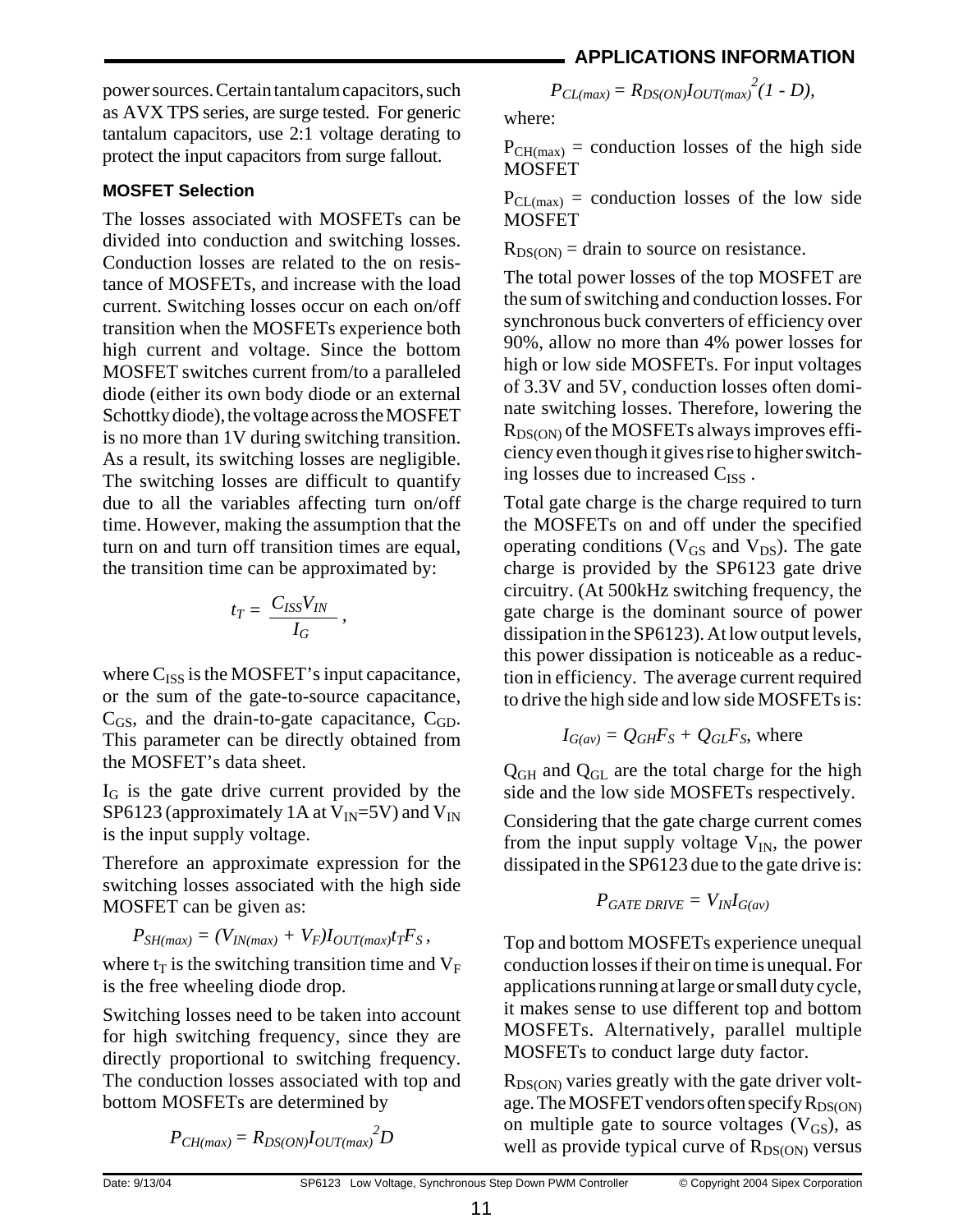Thermal calculation must be conducted to ensure the MOSFET can handle the maximum load current. The junction temperature of the MOSFET, determined as follows, must stay below the maximum rating.

$$
T_{J(\text{max})} = T_{A(\text{max})} + \frac{P_{MOSFET(\text{max})}}{R_{\theta_{JA}}},
$$

where

 $T_{A(max)}$  = maximum ambient temperature

 $P_{MOSFET(max)} =$  maximum power dissipation of the MOSFET

 $R_{\theta JA}$  = junction to ambient thermal resistance.

R<sub>θJA</sub> of the device depends greatly on the board layout, as well as device package. Significant thermal improvement can be achieved in the maximum power dissipation through the proper design of copper mounting pads on the circuit board. For example, in a SO-8 package, placing two 0.04 square inches copper pad directly under the package, without occupying additional board space, can increase the maximum power dissipation from approximately 1 to 1.2W. For DPAK package, enlarging the tap mounting pad to 1 square inches reduces the  $R_{HIA}$  from 96°C/W to 40°C/W.

### **Schottky Diode Selection**

When paralleled with the bottom MOSFET, an optional Schottky diode can improve efficiency and reduce noise. Without this Schottky diode, the body diode of the bottom MOSFET conducts the current during the non-overlap time when both MOSFETs are turned off. Unfortunately, the body diode has high forward voltage and reverse recovery problem. The reverse recovery of the body diode causes additional switching noises when the diode turns off. The Schottky diode alleviates this noise and additionally improves efficiency thanks to its low

forward voltage. The reverse voltage across the diode is equal to input voltage, and the diode must be able to handle the peak current equal to the maximum load current.

The power dissipation of the Schottky diode is determined by

$$
P_{DIODE} = 2V_F I_{OUT} T_{NOL} F_S
$$

where

 $T_{\text{NOL}}$  = non-overlap time between  $G_{\text{L}}$  and  $G_{\text{H}}$ .  $V_F$  = forward voltage of the Schottky diode.



*Figure 1. The RC network connected to the COMP pin provides a pole and a zero to control loop.*

# **Loop Compensation Design**

The goal of loop compensation is to manipulate loop frequency response such that its gain crosses over 0db at a slope of -20db/dec. The SP6123 has a transconductance error amplifier and requires the compensation network to be connected between the COMP pin and ground, as shown in Figure 1.

The first step of compensation design is to pick the loop crossover frequency. High crossover frequency is desirable for fast transient response, but often jeopardize the system stability. Crossover frequency should be higher than the ESR zero but less than 1/5 of the switching frequency. The ESR zero is contributed by the ESR associated with the output capacitors and can be determined by

$$
f_{Z(ESR)} = \frac{1}{2\pi C_{OUT}R_{ESR}}
$$

Crossover frequency of 20kHz is a sound first try if low ESR tantalum capacitors or POSCAPs are used at the output. The next step is to calculate the complex conjugate poles contributed by the LC output filter,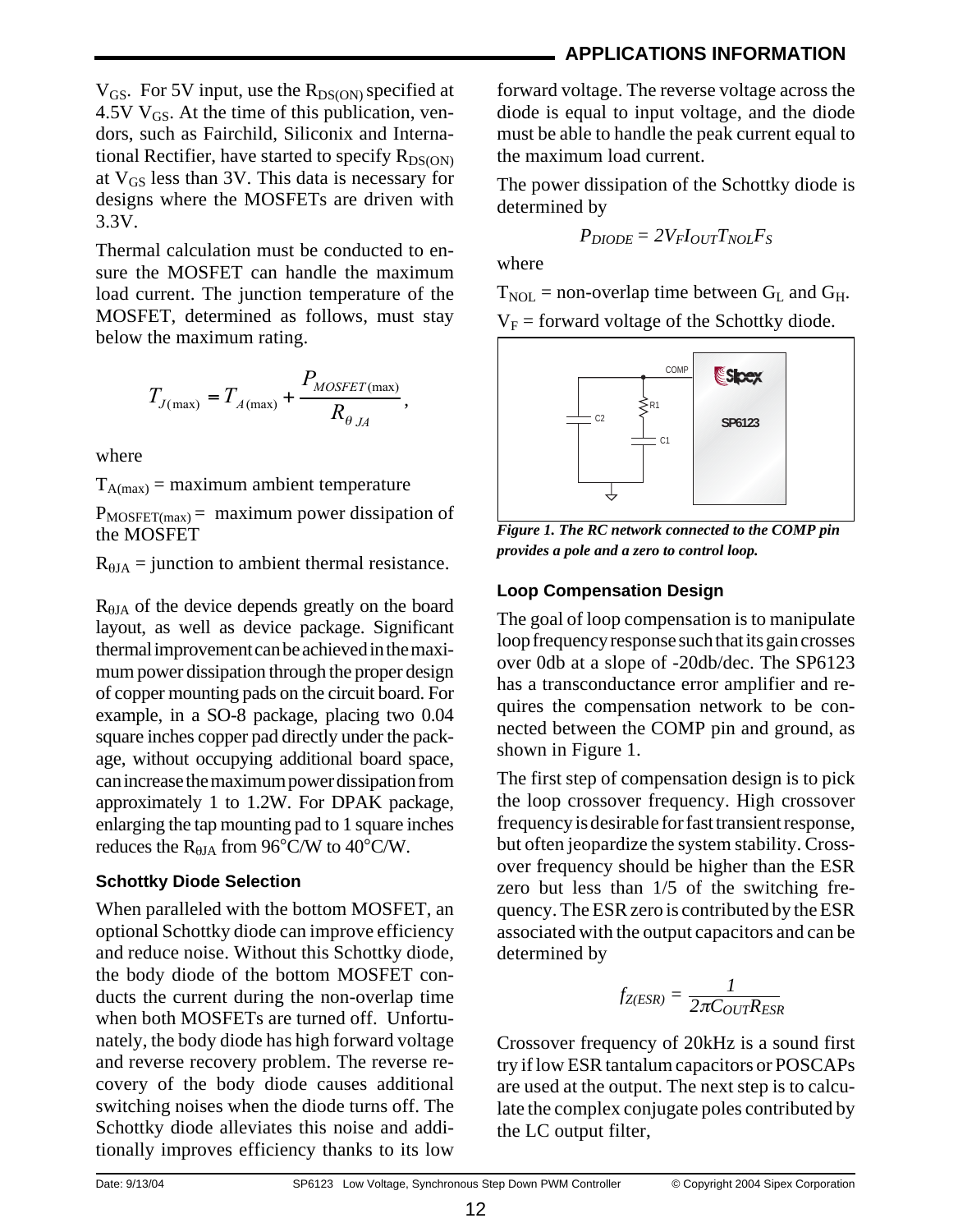#### **APPLICATIONS INFORMATION**

$$
f_{P(LC)} = \frac{1}{2\pi\sqrt{LC_{OUT}}}
$$

The open loop gain of the whole system can be divided into the gain of the error amplifier, PWM modulator, buck converter, and feedback resistor divider. In order to crossover at the selected frequency  $f_{\rm co}$ , the gain of the error amplifier has to compensate for the attenuation caused by the rest of the loop at this frequency. In the RC network shown in Figure 1, the product of R1 and the error amplifier transconductance determines this gain. Therefore, R1 can be determined from the following equation that takes into account the typical error amplifier transconductance, reference voltage and PWM ramp built into the SP6123.

$$
R_I = \frac{2083 V_{OUT} f_{CO} f_{Z(ESR)}}{V_{IN} f_{P(LC)}^2}
$$

In Figure 1, R1 and C1 provides a zero  $f_{Z1}$  which needs to be placed at or below  $f_{P(L,C)}$ . If  $f_{Z1}$  is made equal to  $f_{P(LC)}$  for convenience, the value of  $C_1$  can be calculated as

$$
C_I = \frac{I}{2\pi f_{P(LC)}R_I}
$$

The optional  $C_2$  generates a pole f<sub>P1</sub> with  $R_1$  to cut down high frequency noise for reliable operation. This pole should be placed one decade higher than the crossover frequency to avoid erosion of phase margin. Therefore, the value of the  $C_2$  can be derived from

$$
C_2 = \frac{1}{20\pi f_{CO}R_1}
$$

Figure 2 illustrates the overall loop frequency response and frequency of each pole and zero. To fine-tune the compensation, it is necessary to physically measure the frequency response using a network analyzer.



*Figure 2. Frequency response of a stable system and its error amplifier.*



*Figure 3. SP6123 Buck converter design with ceramic output capacitors.*

Date: 9/13/04 SP6123 Low Voltage, Synchronous Step Down PWM Controller © Copyright 2004 Sipex Corporation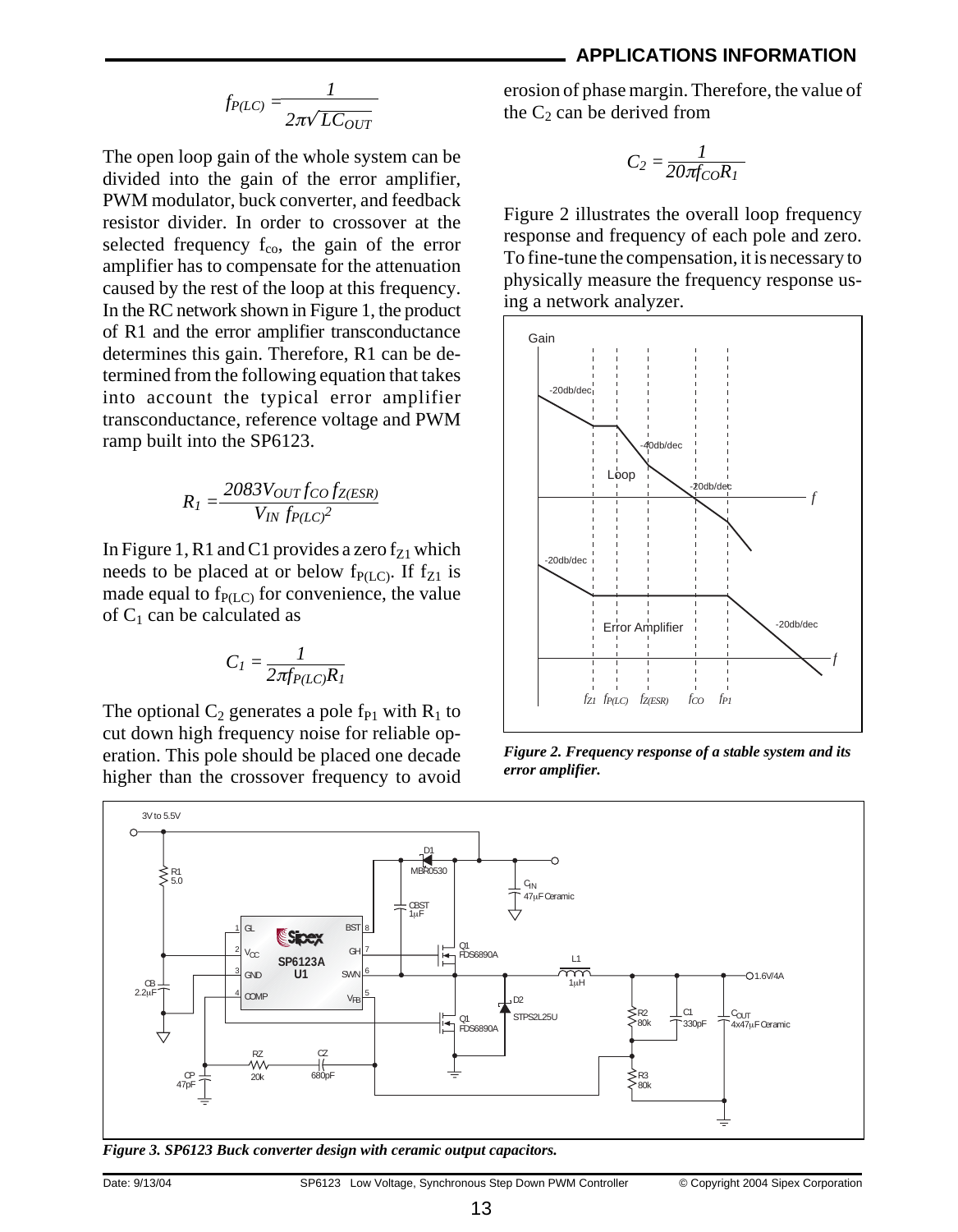Most electrolytic and tantalum capacitors come with adequate ESR value to generate a zero below power supplies' crossover frequency. This is crucial to a stable close loop system. However, this same system can become unstable if ceramic output capacitors are used. The low ESR associated with ceramic capacitors can push the ESR zero above the crossover frequency and often higher than 1MHz. In this case, type III compensation is required to provide additional low frequency zero for adequate phase margin and thus stable operation.

The design of type III compensation using SP6123 transconductance error amplifier is quite straightforward. First, the resonant frequency of the LC output filter could be derived from

$$
f_r = \frac{1}{2\pi\sqrt{L_I C_{OUT}}} = 11.6kHz
$$

The values and references used in all the calculations agree with the schematic shown in Figure 3. Select values of R2, C1,  $R_Z$  and  $C_Z$  to place two zeros below or equal to the LC resonant frequency. Those two zeros are located at:

$$
f_{ZI} = \frac{I}{2\pi R_2 C_I} = 6kHz
$$

$$
f_{Z2} = \frac{I}{2\pi R_Z C_Z} = 11.7kHz
$$

There is low frequency pole determined by both the error amplifier gain and feedback gain. It occurs at

$$
f_{PI} = \frac{1}{2\pi (R_2 / R_3) C_Z G_M R_{OUT}} = 3.25 Hz
$$

In  $SP6123$ ,  $G_M$  (error amplifier transconductance) and  $R<sub>OUT</sub>$  (error amplifier output impedance) are specified at 0.6ms and 3MΩ, respectively.

For frequencies above the second zero  $f_{Z2}$ , the feedback gain rises at 20dB/dec and is equal to

$$
A_{FB}=2\pi f R_Z C_I
$$

However, the error amplifier gain  $A_{EA}$  declines at  $-20$ dB/dec due to  $C_P$ .

$$
A_{EA} = \frac{G_M}{2\pi f C_P}
$$

When  $A_{FB}$  is less than  $A_{EA}$ , the compensated error amplifier gain is dominated by  $A_{FB}$ . As a result, it shows up as a positive 20dB/dec slope. However, when the rising  $A_{FB}$  crosses the falling  $A_{EA}$  at one particular frequency, the compensated error amplifier gain is now solely determined by  $A_{EA}$ . Therefore, the 20dB/dec slope is converted to a -20dB/dec slope, and the bode plot demonstrates a double pole at this frequency which is equal to

$$
f_{P2} = \frac{1}{2\pi} \sqrt{\frac{GM}{C_P C_I R_Z}} = 221kHz
$$

Select  $C_P$  such that  $f_{P2}$  is located at least a decade higher than the crossover frequency.

As shown in Figure 4, this type III compensation generates a close loop system with 50 degree phase margin and crossover frequency at 20kHz. This ensures a stable regulated power supply with tight DC regulation and fast transient response.



*Figure 4. Bode Plot for schematic shown in Figure 3.*  $V_{1N} = 3.3V$  and  $V_{0UT} = 1.6V$ , no load.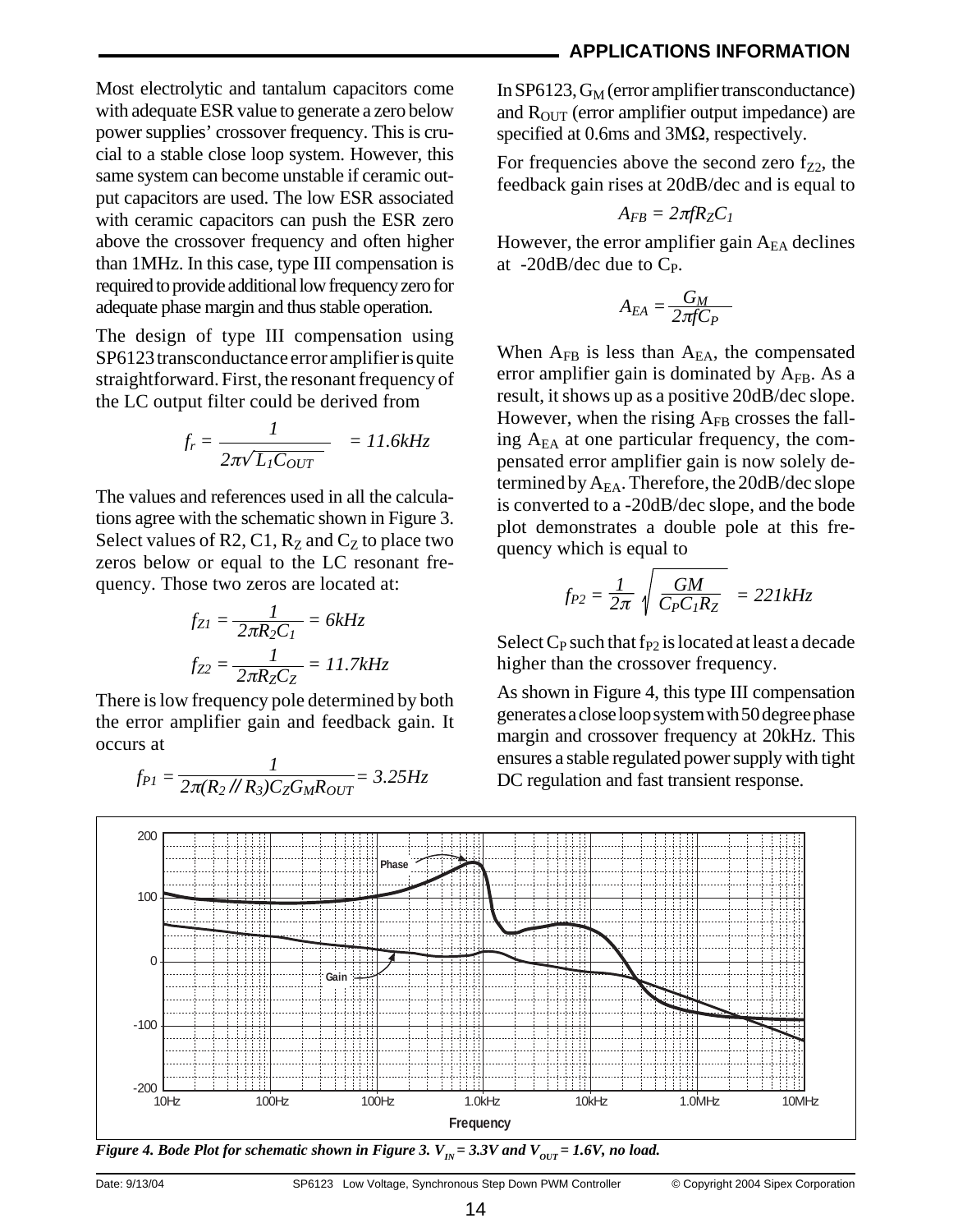#### **Overcurrent Protection**

Over current protection on the SP6123 is implemented through detection of an excess voltage condition across the high side switch during conduction. This is typically referred to as high side  $R_{DS(ON)}$  detection. By using the  $R_{DS(ON)}$  of Q1 to measure the output current, the current limit circuit eliminates the sense resistor that would otherwise be required and the corresponding loss associated with it. This improves the overall efficiency and reduces the number of components in the power path benefiting size and cost.  $R_{DS(ON)}$  sensing is by default inaccurate and is primarily meant to protect the power supply during a fault condition. The overcurrent trip point will vary from unit to unit as the R<sub>DS(ON)</sub> of MOSFET varies. The SP6123 provides a built-in 200mV threshold between the  $V_{CC}$  and SWN pins.

The overcurrent threshold can be calculated as

$$
I_{MAX} = \frac{200mV}{R_{DS(ON)}}
$$

To ensure accurate current sensing, the  $V_{CC}$  pin should be connected directly to the drain of the high side MOSFET. A RC filter on the  $V_{CC}$  pin is not recommended because it would artificially alter the current signal and reduce the overcurrent threshold from the value given by the equation.

#### **Output Voltage Program**

As shown in Figure 5, the voltage divider connecting to the  $V_{FB}$  pin programs the output voltage according to

$$
V_{OUT} = 0.8(1 + \frac{R_1}{R_2})
$$

where 0.8V is the internal reference voltage.

Select R2 in the range of 10k to 100k, and R1 can be calculated using

$$
R_I = \frac{R_2(V_{OUT} - 0.8)}{0.8}
$$



*Figure 5. A voltage divider connected to the V<sub>FB</sub> pin programs the output voltage.*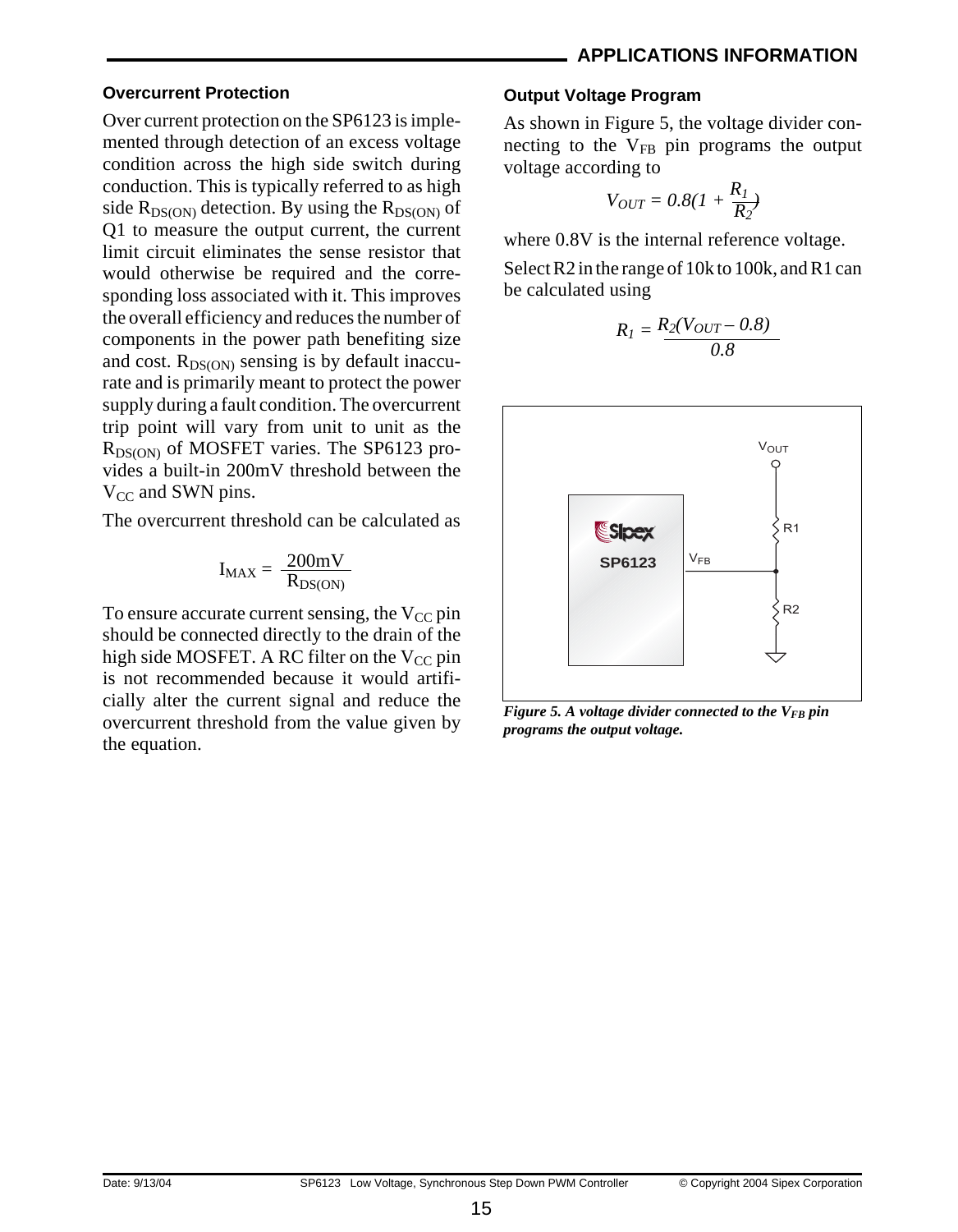PCB layout plays a critical role in proper function of the converters and EMI control. In switch mode power supplies, loops carrying high di/dt give rise to EMI and ground bounces. The goal of layout optimization is to identify these loops and minimize them. It is also crucial on how to connect the controller ground such that its operation is not affected by noise. The following guideline should be followed to ensure proper operation.

1. A ground plane is recommended for minimizing noises, copper losses and maximizing heat dissipation.

2. Begin the layout by placing the power components first. Orient the power circuitry to achieve a clean power flow path. If possible make all the connections on one side of the PCB with wide, copper filled areas.

3. Connect the ground of feedback divider and compensation components directly to the GND pin of the IC using a dedicated ground trace. Then connect this pin as close as possible to the ground of the output capacitor.

4. The  $V_{CC}$  bypass capacitor should be right next to the  $V_{CC}$  and GND pins.

5. The trace connecting the feedback resistors to the output should be short, direct and far away from the switch node, and switching components.

6. Minimize the trace between  $G_H/G_L$  and the gates of the MOSFETs to reduce the impedance driving the MOSFETs. This is especially important for the bottom MOSFET that tends to turn on through its Miller capacitor when the switch node swings high.

7. Minimize the loop composed of input capacitors, top/bottom MOSFETs and Schottky diode. This loop carries high di/dt current. Also increase the trace width to reduce copper losses.

8. Maximize the trace width of the loop connecting the inductor, output capacitors, Schottky diode and bottom MOSFET.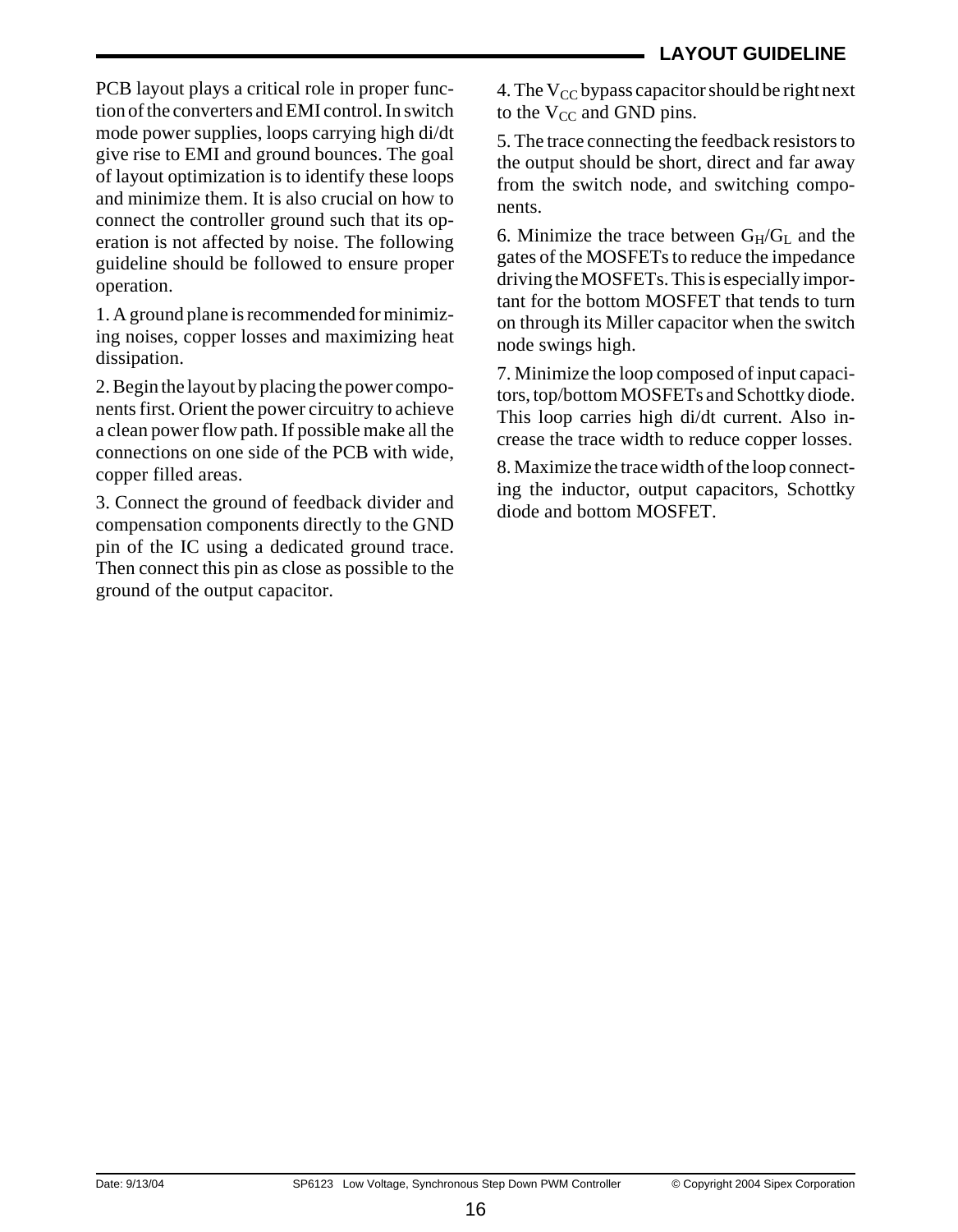

| 8 Pin NSOIC<br>(JEDEC MS-012.<br>AA - VARIATION) | <b>DIMENSIONS</b><br>Minimum/Maximum<br>(mm) |            |                 |
|--------------------------------------------------|----------------------------------------------|------------|-----------------|
| <b>COMMON HEIGHT DIMENSION</b>                   |                                              |            |                 |
| SYMBOL                                           | MIN                                          | <b>NOM</b> | <b>MAX</b>      |
| Α                                                | 1.35                                         |            | 1.75            |
| A1                                               | 0.10                                         |            | 0.25            |
| A2                                               | 1.25                                         |            | 1.65            |
| b                                                | 0.31                                         |            | 0.51            |
| C                                                | 0.17                                         |            | 0.25            |
| D                                                |                                              | 4.90 BSC   |                 |
| E                                                |                                              | 6.00 BSC   |                 |
| E <sub>1</sub>                                   |                                              | 3.90 BSC   |                 |
| е                                                |                                              | 1.27 BSC   |                 |
|                                                  | 0.40                                         |            | 1.27            |
| L1                                               |                                              | 1.04 REF   |                 |
| L <sub>2</sub>                                   |                                              | 0.25 BSC   |                 |
| Ø                                                | $0^{\circ}$                                  |            | $8^{\circ}$     |
| Ø1                                               | 5 <sup>0</sup>                               |            | 15 <sup>o</sup> |



# **PACKAGE: 8 PIN NSOIC**

### **(Narrow refers to symbol E1)**